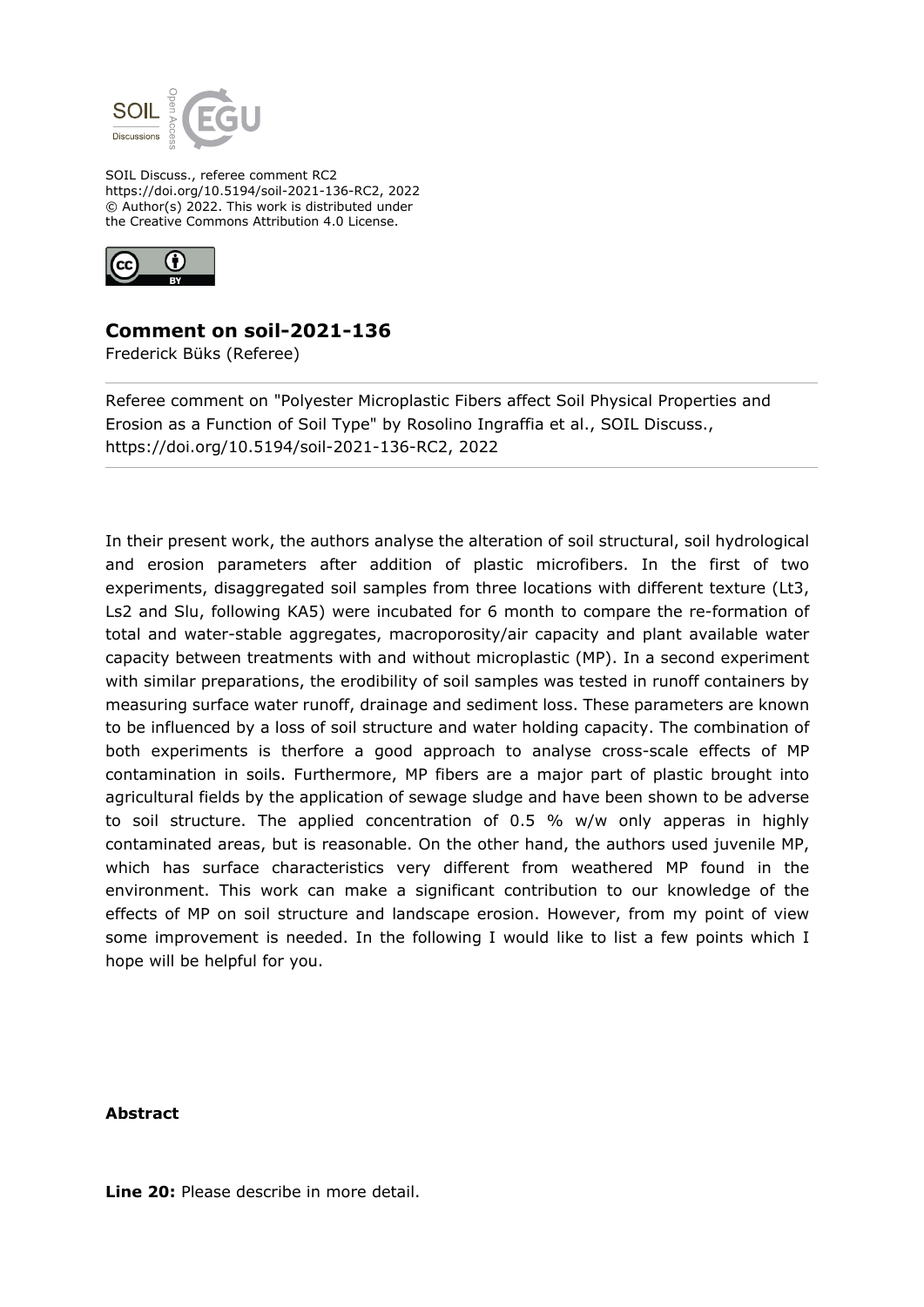## **Introduction**

**Line 28:** "Improper disposal" sounds a little bit like littering, but MP in remote areas is more from textile fibers or intended application followed by dispersal.

**Line 35:** Is it "sewage sludge" (without comma) or do you mean "sewage, sludge" in the sense of "waste water and sewage sludge"? There are also other entry pathways like coatings of seeds and fertilizers (very important) as well as irrigation from natural water bodies.

**Line 38:** Slow degradation – please add a reference.

**Line 42:** … percolation, cryoturbation, peloturbation.

**Line 46:** They are related, cancel "more or less strictly".

**Line 56:** This work is more on changed soil properties than the underlying processes.

**Lines 58-59:** Is the expected impact assumed to be positive or adverse? Why do you assume that the fragile soils (I think you mean the sandy Alfisol) are suffering the most from MP? I guess, that soils with a high capability of aggregation would be more susceptible. Please deduce your hypothesis.

### **Material and Methods**

**In general:** The comparison of only the t=6 month data is sufficiant, but t=0 data would be nice.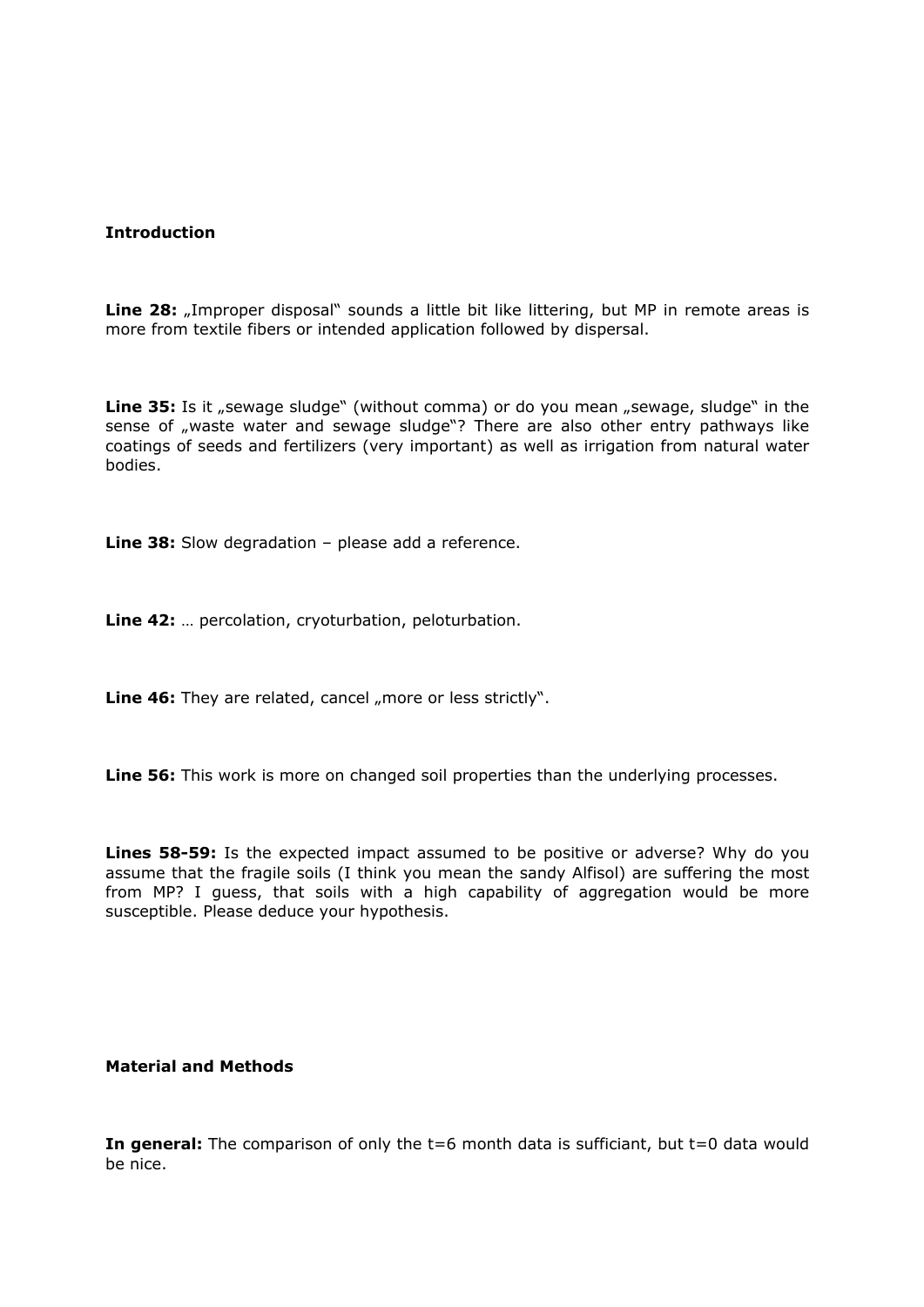**Line 68:** What is "good"?

Line 69: What are "other elements of fertility"?

**Line 81:** N concentrations change very fastly after sampling due to microbial processes. Is that measurement important for the underlying work?

**Table 1:** It would be helpful to add a column "texture" using KA5 (Lt3, Ls2, Slu) or SSM.

**Line 96:** Are the soil macroaggregates entirely disaggregated by the blender? And do you expect significant comminution of fibers during the blending?

Figure 1, a): Why do the 3 soils have 4 colors?

**Line 108-109:** I think, a "dry-out event" applied to all samples is no problem in this case, and I agree with referee #1 to leave that out.

**Line 112-113:** Why 8 control replicates and only 4 with MP?

**Line 114-141:** This section is a bit confusing. Why do you measure so many θ values and use van Genuchten, if you only need the saturated value, field capacity and the permanent wilting point? What is "the value determined at  $h = -1$  m after oven-drying" (after oven-drying, there is pF 6.5)? Why is there an oven-drying in between (which probably disturbs binding factors within the soil aggregates), and can you ensure that the re-packing of samples do not destroy soil structure (and thereby alters the soil hydrological properties)?

**Lines 135-136:** Macroporosity and air capacity are both defined as the pore space of macropores ( $>50\mu$ m), which are permanently drained due to their low matrix potential. This pore diameter corresponds to pF 1.8. Please explain your choice of pF 1 (0.1 m hydrostatic head) and pF 2 (1 m hydrostatic head).

**Line 143:** Here, the measurement of soil structure needs a clarification. What is the parameter? (I think, water stable plus water labile aggregates?)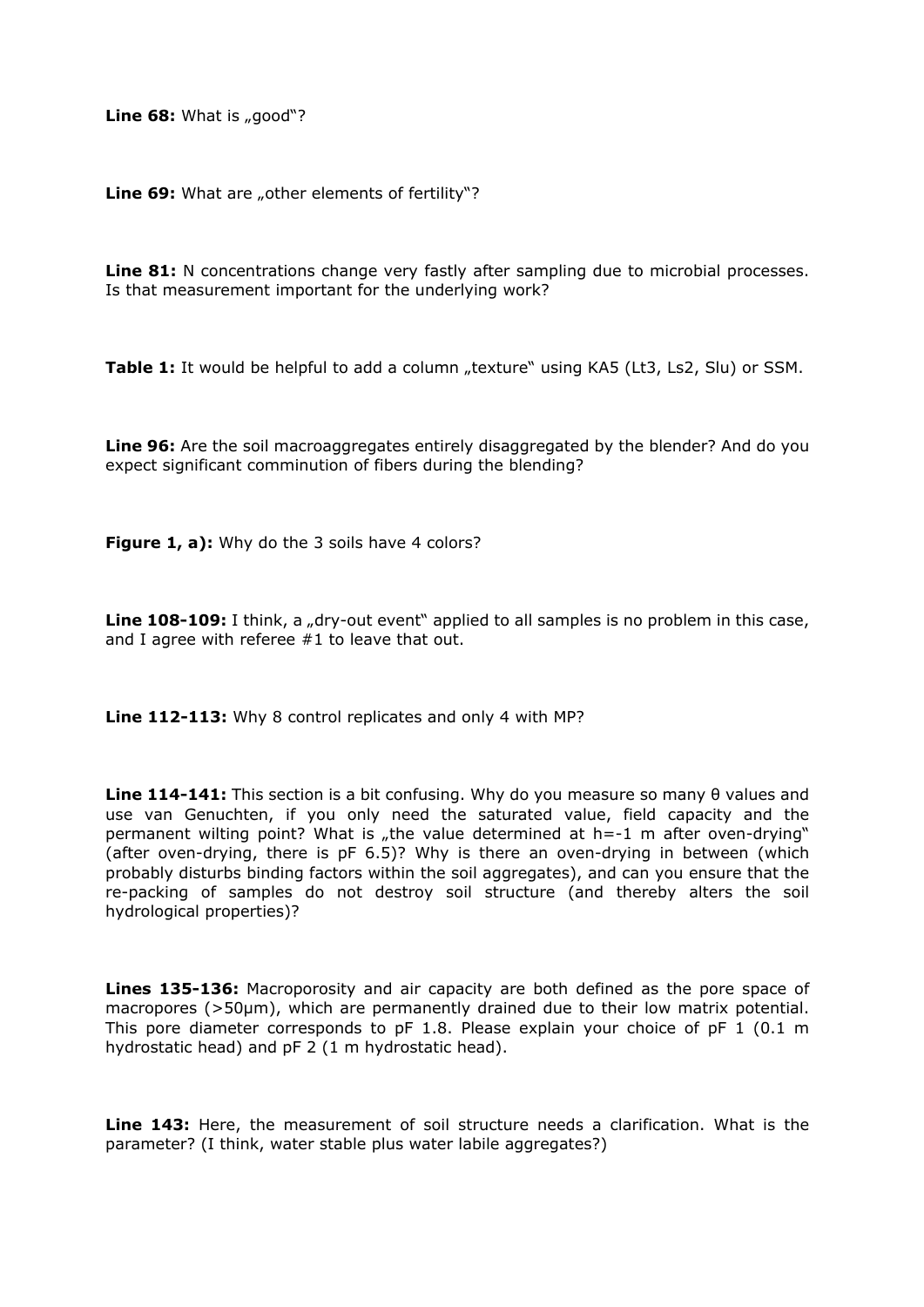**Line 144:** Dry-sieving can destroy macroaggregates especially in sandy soils. The subsequent application of wet-sieving to the same samples can lead to artifacts, as the less stable WSA could have been destroyed and the %WSA reduced.

**Line 146:** If the soil macroaggregates were entirely disaggregated, also the other size classes >250µm give information on newly built macroaggregates.

**Line 154:** The WSNFA(%) is a tricky parameter. The oberserved increase of WSNFA(%), that comes along with the decrease of NFA(%), can be caused by both, the increase of WSA or a loss of water labile aggregates (WLA) faster than the loss of WSA. The different implications of these two cases should be clearly discussed. Please also reconsider your choice for the WSNFA indicator.

**Equations (1), (5) and (7):** Why "A" and "P" for weight instead of m?

**Equation (6):** Please explain the additional information given by the S index.

**Line 169:** Why "Therefore, ..."?

**Line 200:** It might be helpful to add that 33.4.mm h-1 is a heavy rain event.

### **Results**

**Additional Table:** What do you think about an additional table containing the trends of all measured soil properties in both experiments?

**In general:** Is the degree of aggregation after six months within the control samples similar to the degree of aggregation observed in the field? If not, there might be further development of soil structure. Please consider that in MP samples, due to the short term approach, a delayed development of soil structure towards uncontaminated samples cannot be excluded by the experiments. This is important for assessing the environmental risk.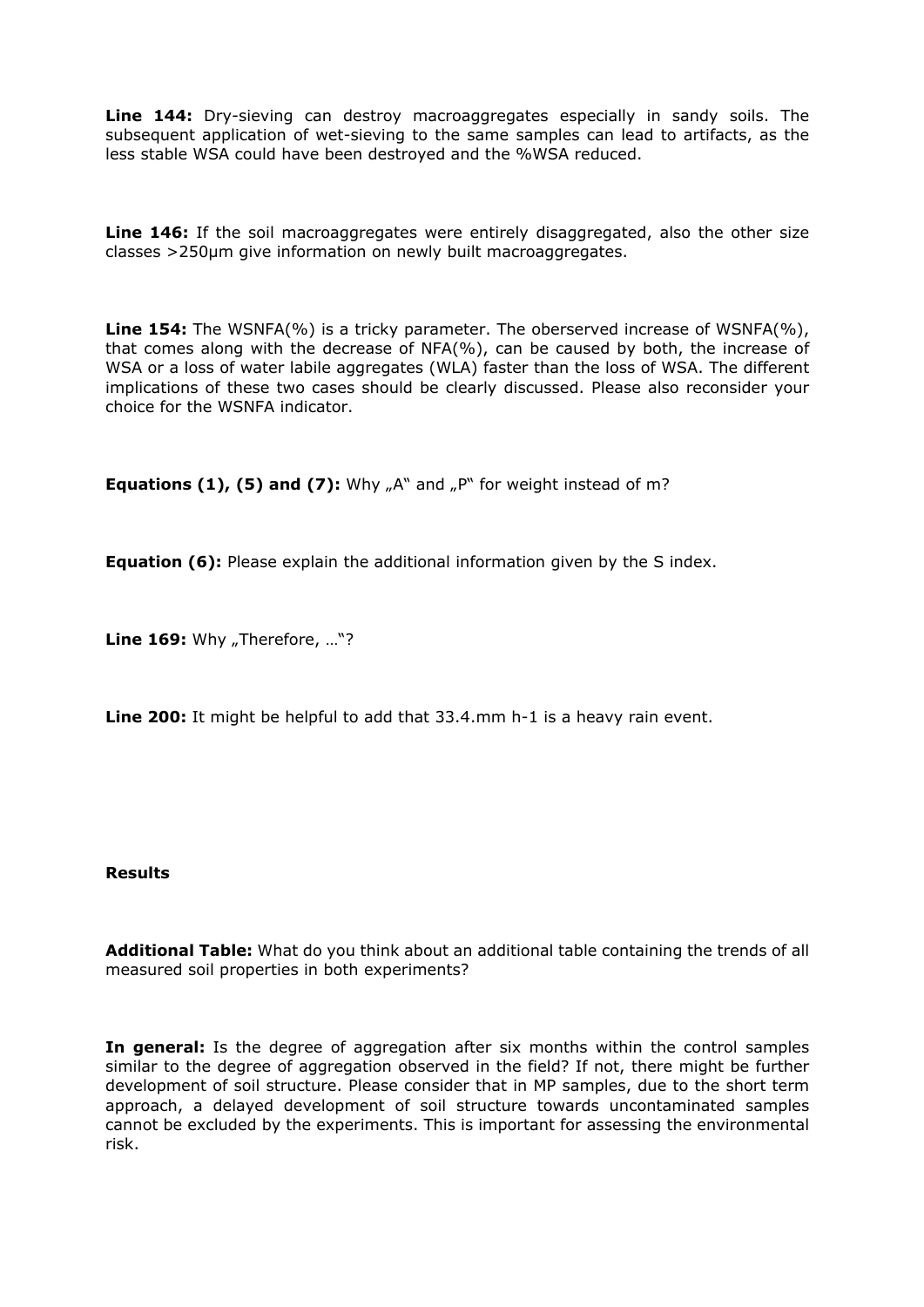## **Discussion**

**In general:** The relation between soil texture, soil structure and the influence of MP on aggregation and water holding capacity on the one hand and between the results of the first and second experiment on the other hand are only sparsely discussed by the authors. Starting with a clear-cut hypothesis, the observed alterations should be discussed in terms of their consistency. E.g., the loss of total aggregation in the sandy soil comes along with a loss of macroporosity/air capacity and an increase of water holding capacity, which increases the ratio of percolation to surface runoff and, thus, reduces erosion. What about the more loamy soils? What could be the effect on the landscape scale?

**Line 289-290 and 292-293:** The Entisol (Ls2) shows alterations very similar to the Vertisol (Lt2). Although both soils differ in their clay content, they are loams, that have a tendency to build stronger soil aggregates. In contrast, the Alfisol (Slu) has a low clay content. Sandy soils do not aggregate very well. Perhaps the explanation of the effects rather benefits from this distinction then from putting Entisol and Alfisol into one class.

**Line 306-307:** Why should MP, that is occluded within microaggregates, reduce their ability to bond with other microaggregates?

**Line 343:** Is there a possibility that microplastics prevent soil erosion without having a positive effect on the aggregate structure, e.g. by simply lying around in the way of the runoff?

## **Conclusion**

From my point of view, the conclusion should contain considerations about the effects on the landscape scale (because we have contaminated the whole world with microplastics), long term effects and the role of lower MP concentrations (because common concetrations are some orders of magnitude below the applied 0.5 % w/w, https://soil.copernicus.org/articles/6/649/2020/).